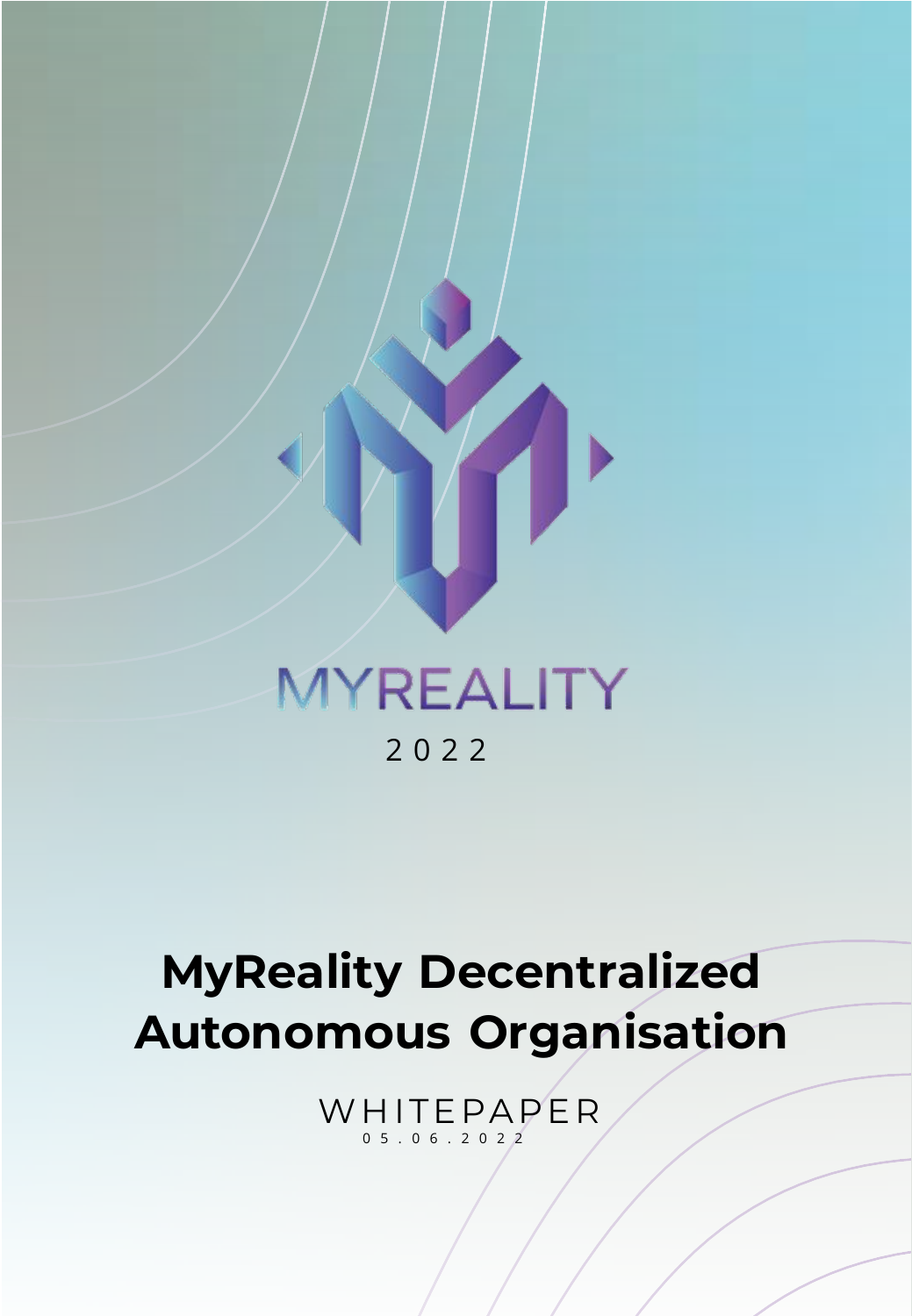

### **DISCLAIMER**

The information in this Whitepaper is subject to change or update and should not be construed as a commitment, promise or guarantee by MyReality or any other individual or organisation mentioned in this document relating to the future availabillity of shares or tokens. The document does not constitute an offer or solicitation to sell shares or securities. It does not constitute or form part of and should not be construed as any offer for sale or subscription of or any invitation to buy or subscribe for any securities nor should it or any part of it form the basis of or be relied upon in any connection with any contract or commitment whatsoever. MyReality expressly disclaims any and all responsibility for any direct or consequential loss or damage of any kind whatsoever arising directly or indirectly from reliance on any information contained in the document, any error, omission or inaccuracy in any such information or any action resulting therefrom. This is not a recommendation to buy or to be regarded as financial advice. It is strictly informational.

We have prepared all information herein from sources we believe to be accurate and reliable. However, such information is presented "as is," without warranty of any kind whether expressed or implied. All market prices, data and other information are not warranted as to completeness or accuracy, are based upon selected public market data, reflect prevailing conditions, and our view as of this date, all of which are accordingly subject to change without notice. The information contained in this document may include, or incorporate by reference, forward-looking statements, which would include any statements that are not statements of historical fact. No representations or warranties are made as to the accuracy of such forward-looking statements. Any projections, forecasts and estimates contained in this document are necessarily speculative in nature and are based upon certain assumptions. These forward-looking statements may turn out to be wrong and can be affected by inaccurate assumptions or by known or unknown risks, uncertainties and other factors, most of which are beyond control. It can be expected that some or all of such forward-looking assumptions will not materialize or will vary significantly from actual results.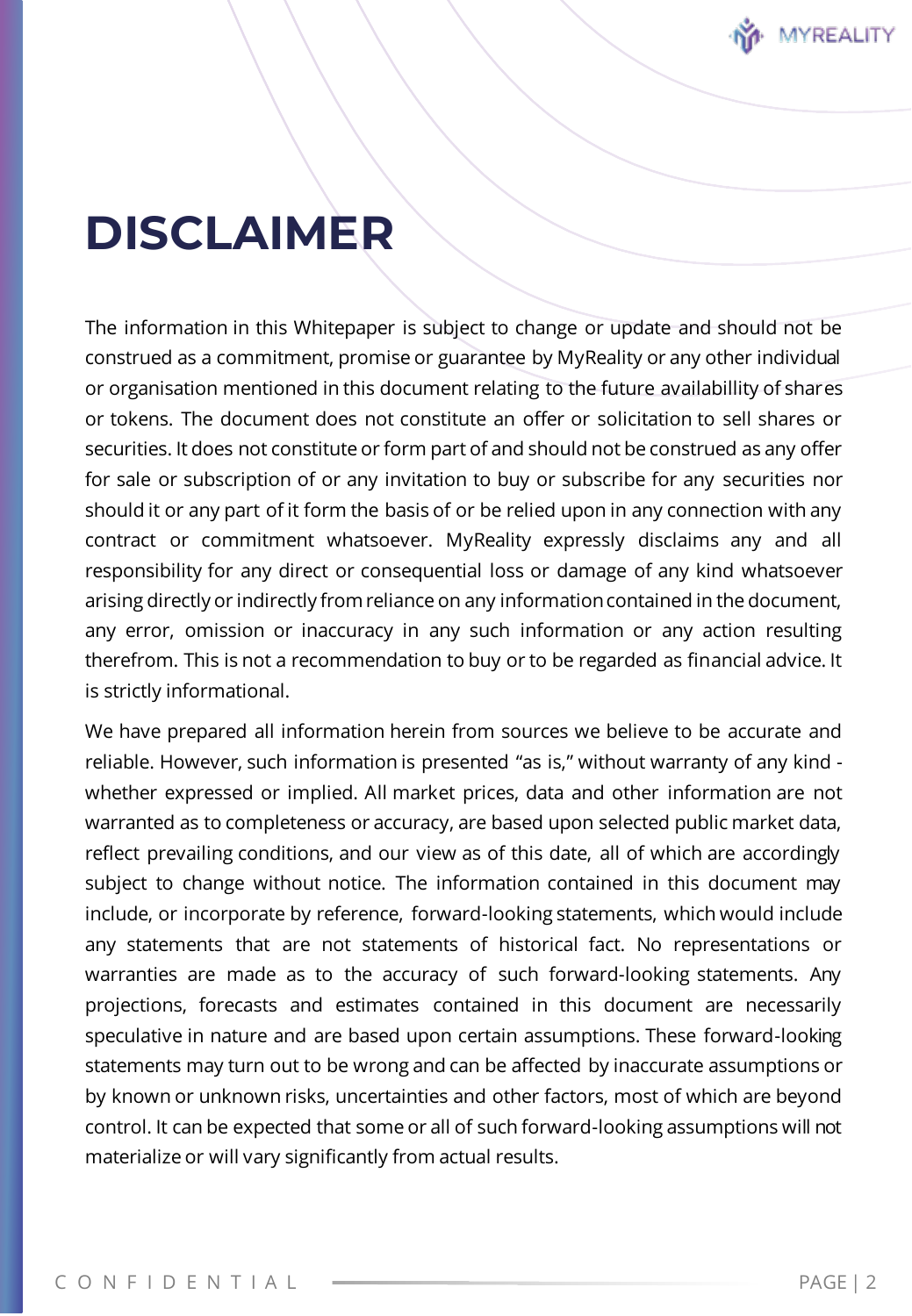

"Ultimately, the metaverse will allow us to not only play games but also to shop, do business, chat, work, socialize, attend concerts and do many other things similar to what we do in the real world and more. All of this within a virtual world."

Bao, founder of MyReality



Image : A full 24x24 (64 of 3x3 estates) created by Team MyReality in The Sandbox.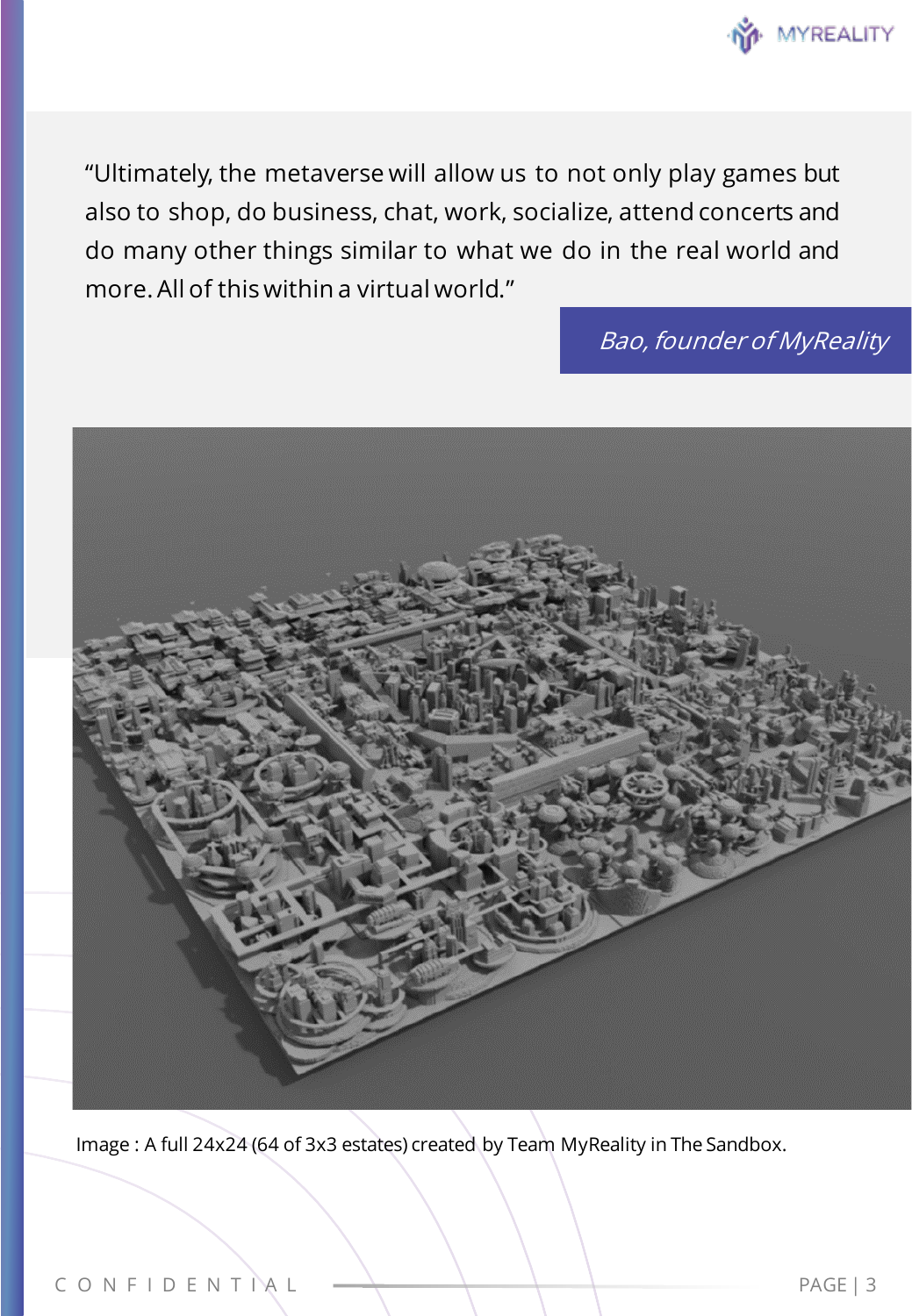|    | Introduction            | ---------------              | 5  |
|----|-------------------------|------------------------------|----|
|    | The Big Picture         | -----------------------      | 6  |
|    | The Opportunity         | ---------------------------- | 6  |
|    | Recent Developments     | ---------------------------  | -7 |
|    | <b>MyReality</b>        | -------------------------    | -8 |
|    | <b>Token Sale</b>       | ---------------------------  | 8  |
|    | <b>MyReality Tokens</b> | -------------------------    | 9  |
| 4  | The Structure           | ------------------------     | 10 |
|    | <b>MRT's DAO</b>        | ------------------------     | 11 |
|    | The Concept             | ----------------------       | 12 |
|    | Tokenomics              | ---------------------        | 12 |
|    | DAO settings and rules  |                              | 13 |
|    | 04 The Council          | ------------------------     | 13 |
| 04 | The Team                |                              | 14 |
| 4  | Conclusion              | --------------------------   | 15 |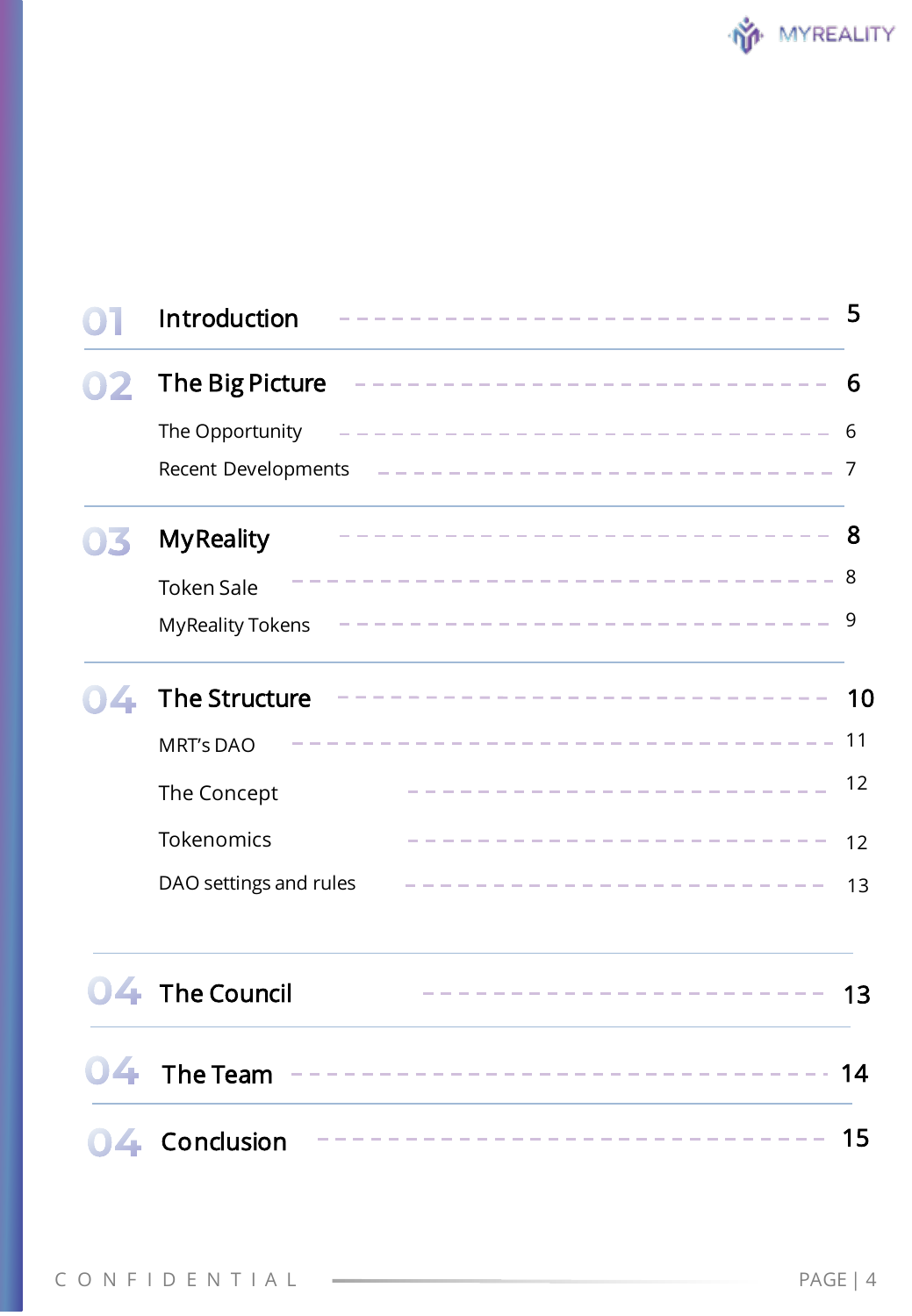



## **INTRODUCTION**

While the Metaverse has been around for some years now, it was not until social-media giant Facebook's last years decision to change its name to Meta that everyone stood up to take notice. Soon after, other giants such as Microsoft and Nvidia, among others, announced their Metaverse plans. While Facebook calls the metaverse "the next chapter for the internet"1, Nvidia CEO Jensen Huang sees it as becoming "much, much bigger than the physical world"2.

This whitepaper outlines MyReality's objective to be a leading global Virtual Estate holder in the Metaverse.

MyReality (the "company") started as a hobby project of its founder Quoc Bao Ngo, who is better known as "Bao" to his friends. As he grew to understand the potential of the metaverse, Bao soon turned MyReality into a reality in January 2020 by launching what today has already become one the largest metaverse real estate projects in the industry. We also believe that the community plays a vital role in getting to where we are heading. This is why the MyReality DAO will be Community Driven!

The metaverse is the future. Let's go on this adventure together.

1 https://www.wireservice.ca/metaverse-is-the-next- chapter-of-the-internet/

2 https://www.digitaltrends.com/computing/nvidia- ceo-metaverse-larger-than-real world/#:~:text=Nvidia%20CEO%20says%20the%20metaverse,larger%20than %20the%20physical%20world'&tex t=Nvidia% 20CEO%20Jensen%20Huang%20says,but%20in %20terms%20of%20economics.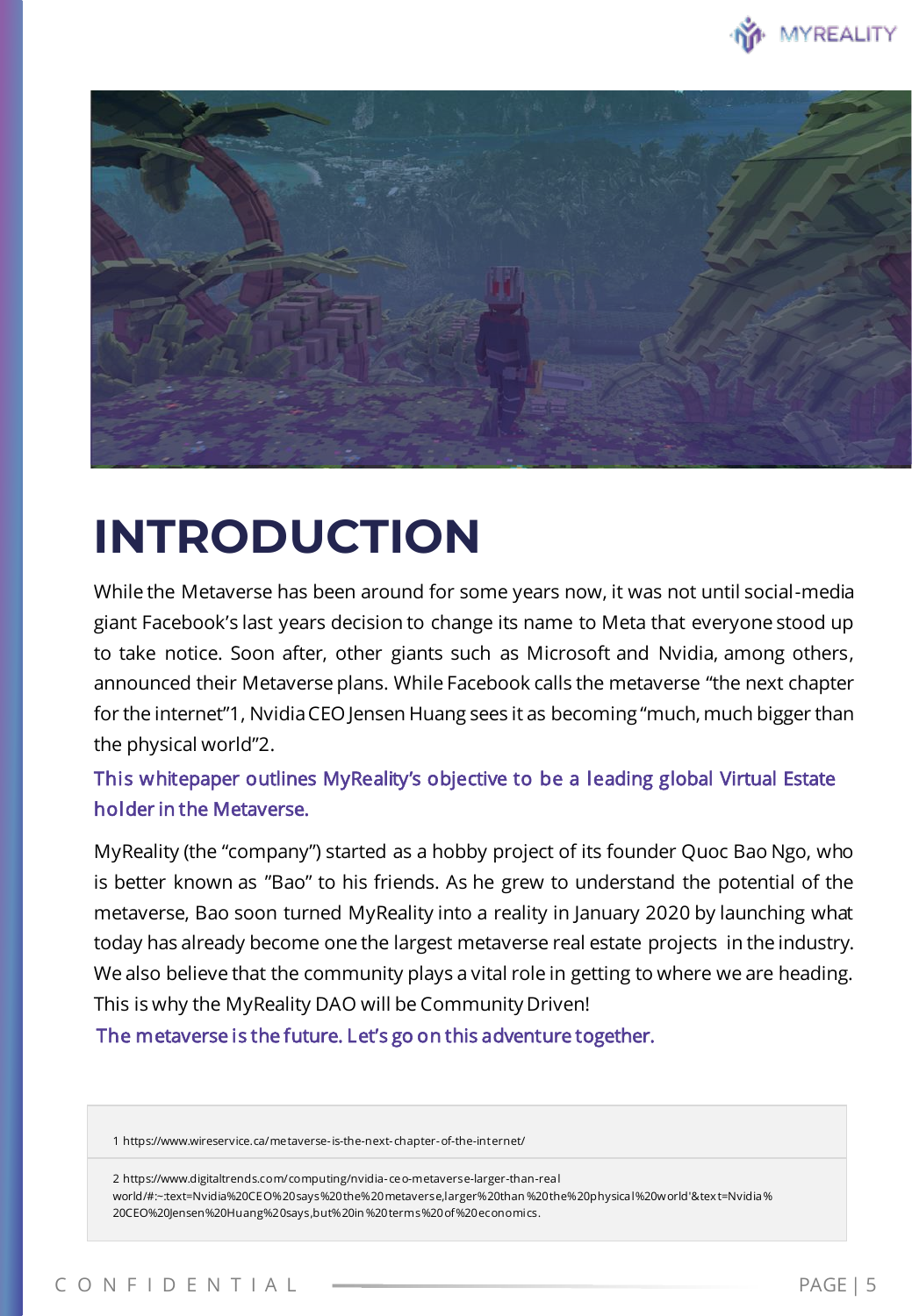

# **THE BIG PICTURE**

### The Opportunity

We immediately recognized the potential of The Sandbox Game, with many well known Ips and brands partnering with them. Being part of that club, will benefit us tremendously by attaching an already big community to the MyReality community.

With 166,464 plots of land ("LAND") available in the Sandbox that's finite, owning Lands are like keeping assets. Assets that have value and will increase in value once LAND availability becomes scarce. As in the real world, where the LANDs are placed add additional value. This will enable the MyReality community to monetize on this large LAND holding.

MyReality started as a development company to be part of the growing interest in the Metaverse. We purchased Lands to be develop on. Metaverse is a new frontier Hundreds of new metaverses pop-up every month. Expanding too much, resulted in MyReality only concentrating in The Sandbox Game



Fast forward to today, we continue to see a very strong pipeline of projects coming from The Sandbox which should last us for many months ahead. However, we want to prepare for the future. Why? Because when we take a few steps into the future, we see the massive potential for growth in what we are doing. In fact, the industry is now moving into the exponential phase of growth, thanks to the widespread adoption of the metaverse by key players like Facebook, Microsoft, Nvidia and many others.

In short, the potential for a meta developer like MyReality is huge. Imagine the day when all websites, as we know it, will no longer be static 2D pages but an immersive 3D experience by itself. Now imagine not only websites but chatgroups, social media platforms and everything on the internet being unique experiences, standalone metaverses.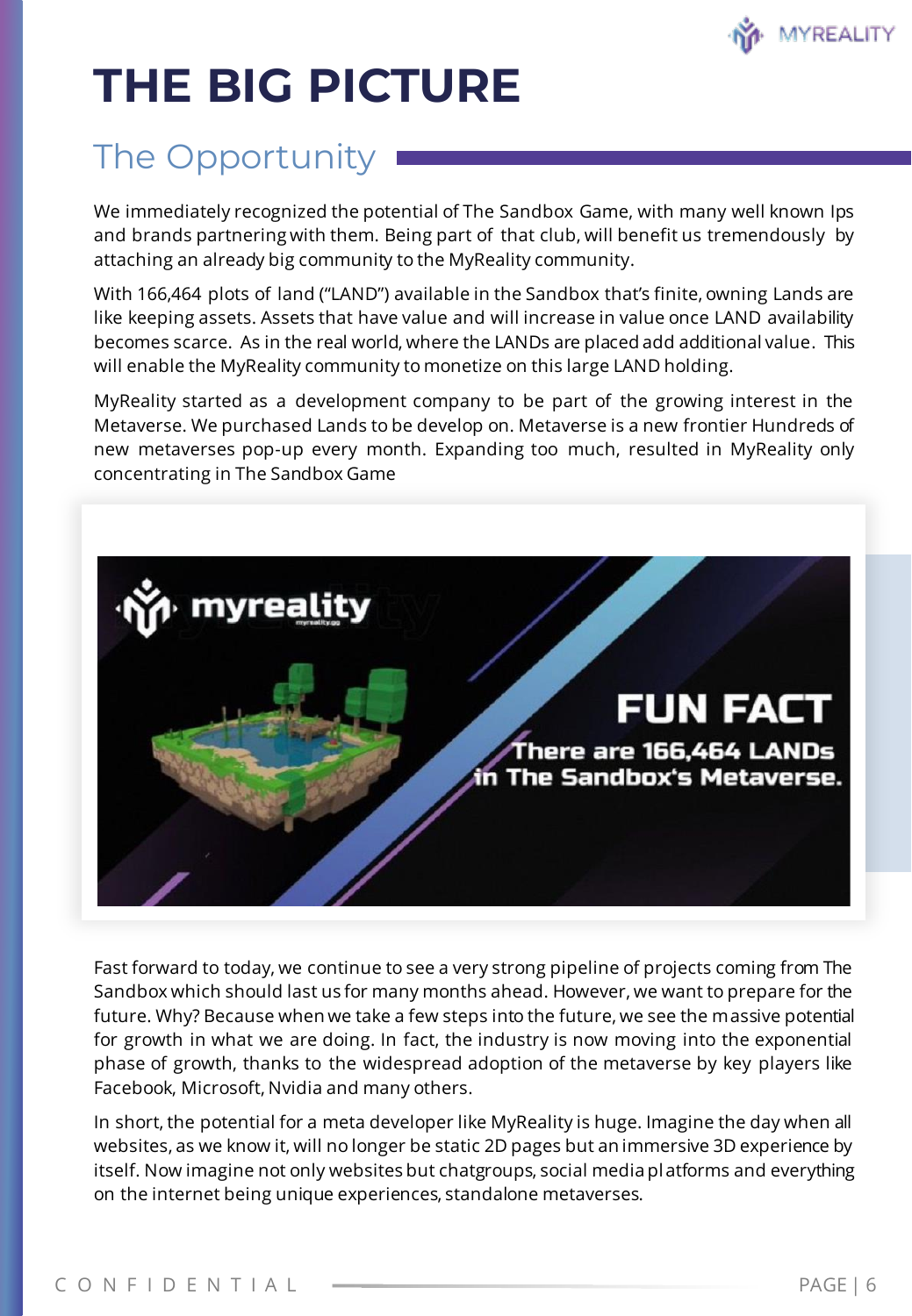

### Recent Developments

While considering to be a new DAO, MyReality has quickly grown to be one of the most visible new comers in the Sandbox Game. We are also an Official partner to The Sandbox. With the Sandbox expected to launch in the Fall of 2022, the demand for LANDS only increases. Already, demand is significant, and ongoing negotiations indicate a possible exponential development, especially with respect to long term development & renting contracts. Among major names that MyReality is partnering with we would like to highlight YIELD.APP & Cyber Kongz. We are also in early dialogue with others for potential partnerships. Notably, recently we have also seen a marked increase in order volume for smaller landscapes and NFTs.



Image: Created for MyReality on a 1x1 land on The Sandbox Game, easy to monetize.

One exciting development is that we have been approached by major names in the industry to discuss possible strategic partnerships. This includes taking a stake in MyReality. Discussions are underway and the ability to attract such names is a reflection of the our capabilities and status in the market.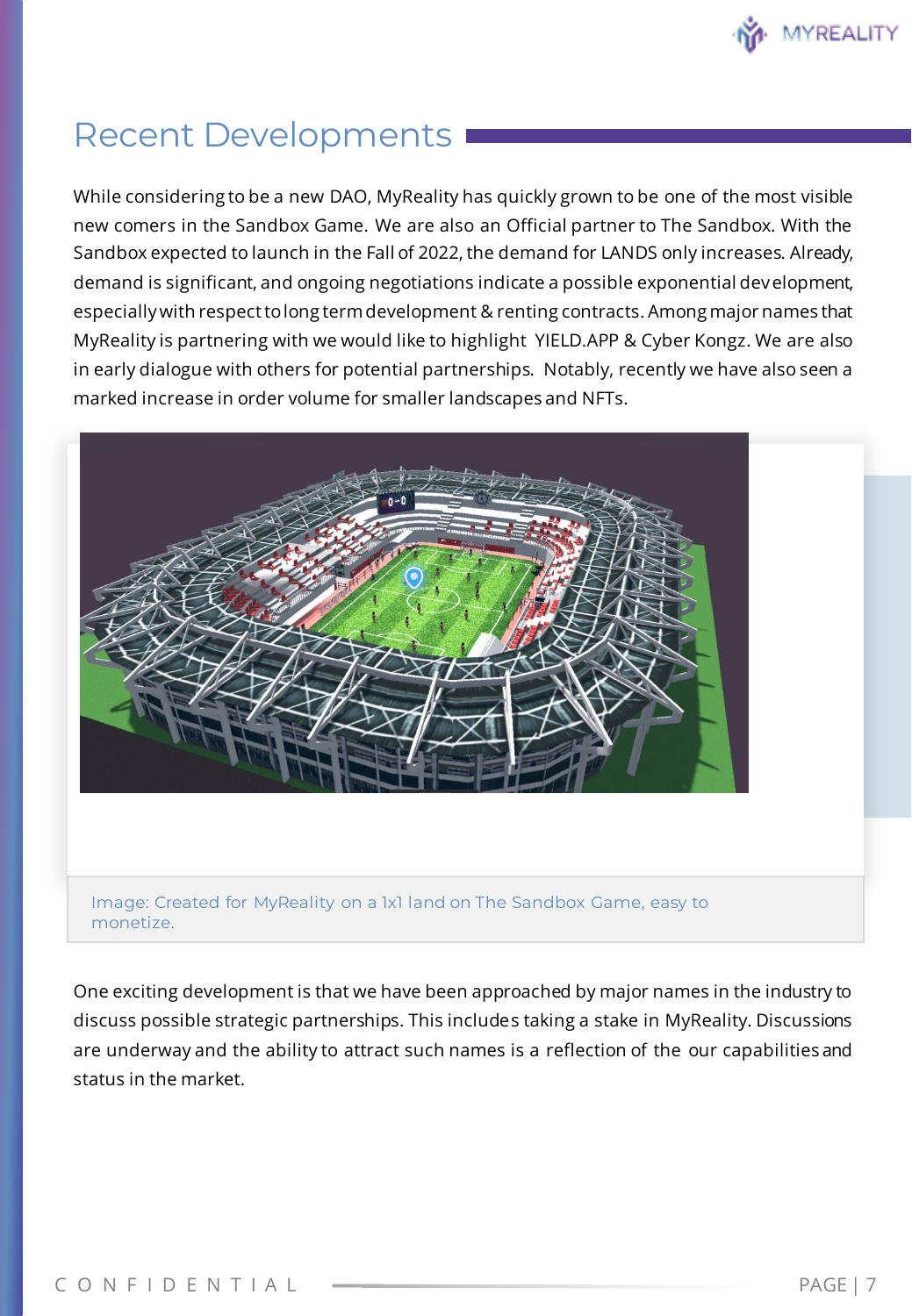

## **MYREALITY**

#### Token Sale

The purpose of the Token sale is to

- ➢ Buy an additional 1,008 LANDs in the SandBox Metaverse.
- ➢ Distribute MRT Tokens to the MRT Community

#### To achieve this, the amount of MRT Tokens in the Treasury will be sold in full.

The Token Sale will be conducted on a 'first come, first served' principle. Timestamp in etherscan.io will decide who gets the tokenstthose who fail to be part of this sale, will get their funds back, minus fees.

Token sale won't affect our potential in the metaverse, on the contrary, MRT will be very rare!

MyReality with 1152 Lands will become one of the biggest Landlords in The Sandbox Game. Basically, MyReality will become a Mini Sandbox Game.

MyReality will only have minor expenses, but have the potential of generating income and build future value by development of the LAND holdings.

Going forward, there is no foreseeable needs to raise further capital unless there is a need to fund new opportunities. The DAO is expected to generate revenue from multiple sources in the future:

| Landscape & game development (presently)                                                                                                                                                                                                             |                                                                                    | Service Agreements                                                                           |                                                                                                                                                 |  |  |
|------------------------------------------------------------------------------------------------------------------------------------------------------------------------------------------------------------------------------------------------------|------------------------------------------------------------------------------------|----------------------------------------------------------------------------------------------|-------------------------------------------------------------------------------------------------------------------------------------------------|--|--|
| NFT development                                                                                                                                                                                                                                      |                                                                                    | Marketing/Affiliate Agreements                                                               |                                                                                                                                                 |  |  |
| Sandbox 'Portal'                                                                                                                                                                                                                                     |                                                                                    | Others                                                                                       |                                                                                                                                                 |  |  |
| These multiple sources<br>of revenue, many of<br>which will have recurring<br>income features,<br>coupled with expected<br>strong demand as the<br>overall industry grows,<br>should see MyReality<br>grow from strength to<br>strength financially. | My reality<br>established<br>Quicky becomes<br>profitable<br>10 developers<br>2020 | Series A&b<br>funding for<br>expansion<br>Listing on<br>December 15<br>60 developers<br>2021 | Tie - up with strategic partners<br>Set up presence in spain &<br>Singapore<br>Multiple sources of revenue<br>> 100 developers<br>2022 & Beyond |  |  |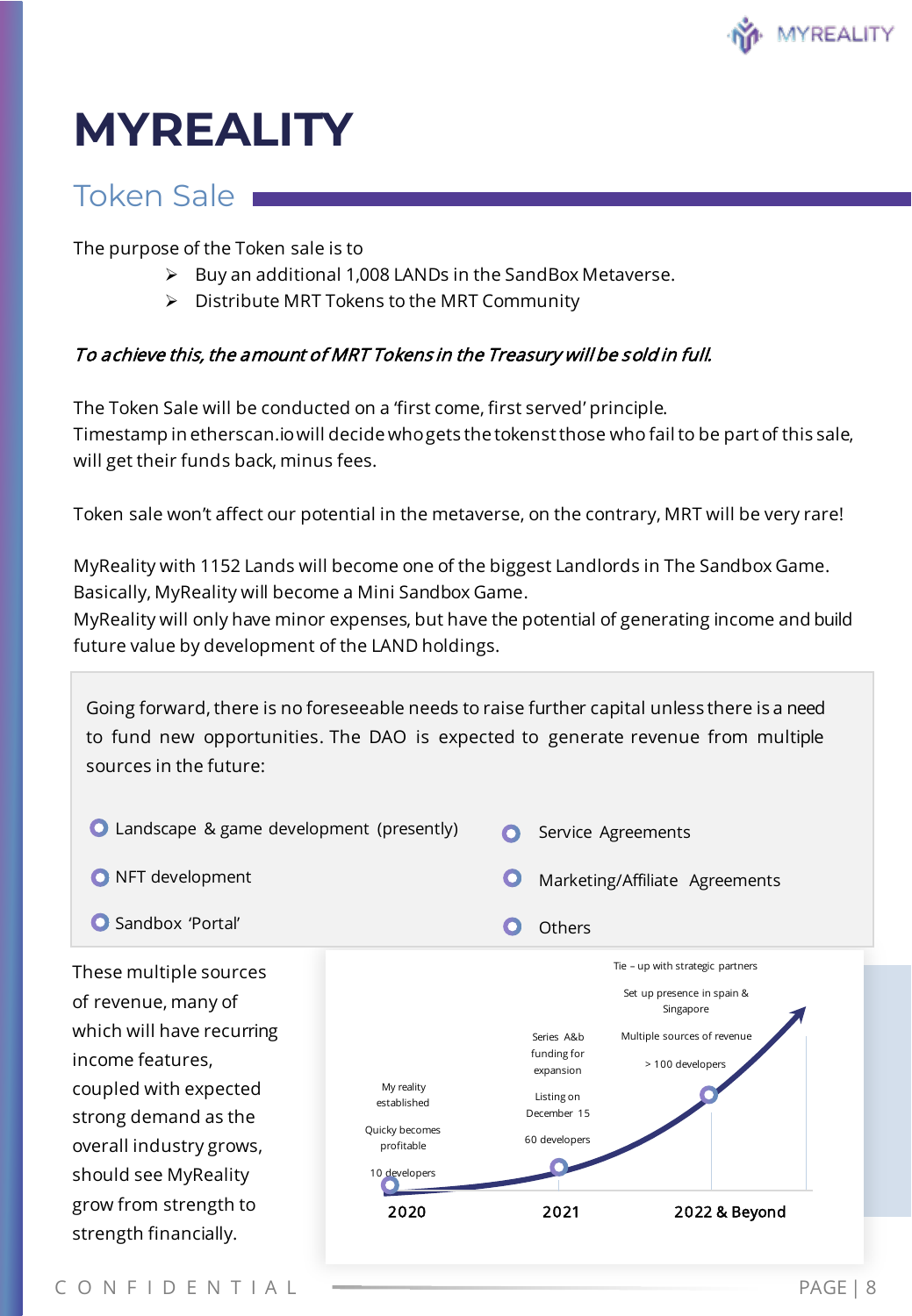

### MyReality Tokens

Investors into MyReality presently hold MyReality Tokens or MRTs. In terms of supply, there is a maximum of 1,000,000,000 MRTs. Of this, 40% is held by the Founder.

13,5% of Tokens are held by strategic, long term investors, while approximately 5% are held in the DAO Treasury. The DAO Treasury MRT Tokens are designated to LAND purchase and community distribution.



As it stands, the majority of MRT tokens are being held in strong hands, majority by MyReality's Founder, followed by angel investor-cum-venture capital company, the Klein Group (see https://www.kleingroup.no/investments). Mostly, the rest of the tokens are held by the community and someby small investors who can be considered under the "friends & family" category and thus are long-term believers and holders of the token.

The 40 % of Tokens assigned to the Founder are locked until 15 December 2026. This represents a total of 400,000,000 MRT Tokens.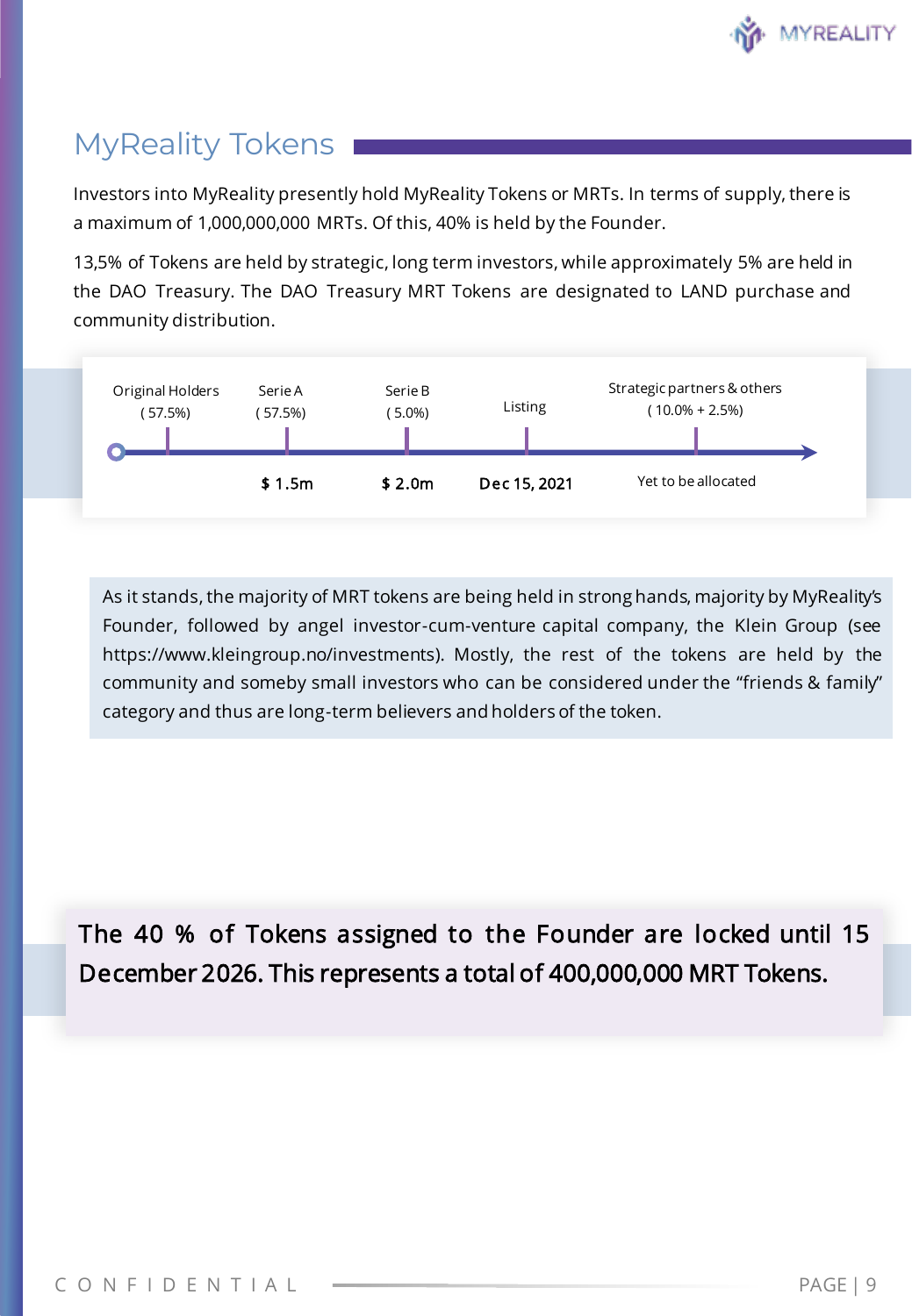



#### Token Distribution after Token-sale:

| <b>Token Distribution after Token-sale:</b> | %        | <b>Tokens</b> | <b>Locked</b> | Lock period |
|---------------------------------------------|----------|---------------|---------------|-------------|
| Founder (locked)                            | 40.00 %  | 400 000 000   | 400 000 000   | 5 years     |
| <b>Strategic</b>                            | 13,50 %  | 135 000 000   |               |             |
| <b>Advisors</b>                             | 1.50 %   | 15 000 000    |               |             |
| <b>Myreality Dao Treasury</b>               | 0.50%    | 5 000 000     |               |             |
| DEX liquidity                               | 0.50%    | 5 000 000     |               |             |
| Community                                   | 44.00 %  | 440 000 000   |               |             |
|                                             | 100,00 % | 1 000 000 000 | 400 000 000   |             |

The figures above show the new Token distribution after the Token sale for the purchase of LANDs in the SandBox Game and community distribution.

On 15 December 2021, the MRT Token was listed on Uniswap as a pair with USDC stablecoin. The main reason for the listing was to give Tokens holders the opportunity to sell MRT Tokens second hand, and to give easy access to the Token for new holders.

In February of 2022, a second pair was introduced; ETH/MRT.

The MRT Token is a utility token, and its price (value) is determined by the balance between supply an demand. The demand is largely determined by the amount and quality of the utilities embedded in the Token use.

A plan is under preparation on how to build the structure of the utilities, and this will be partially implemented and fully applicable at the time of the official Sandbox opening.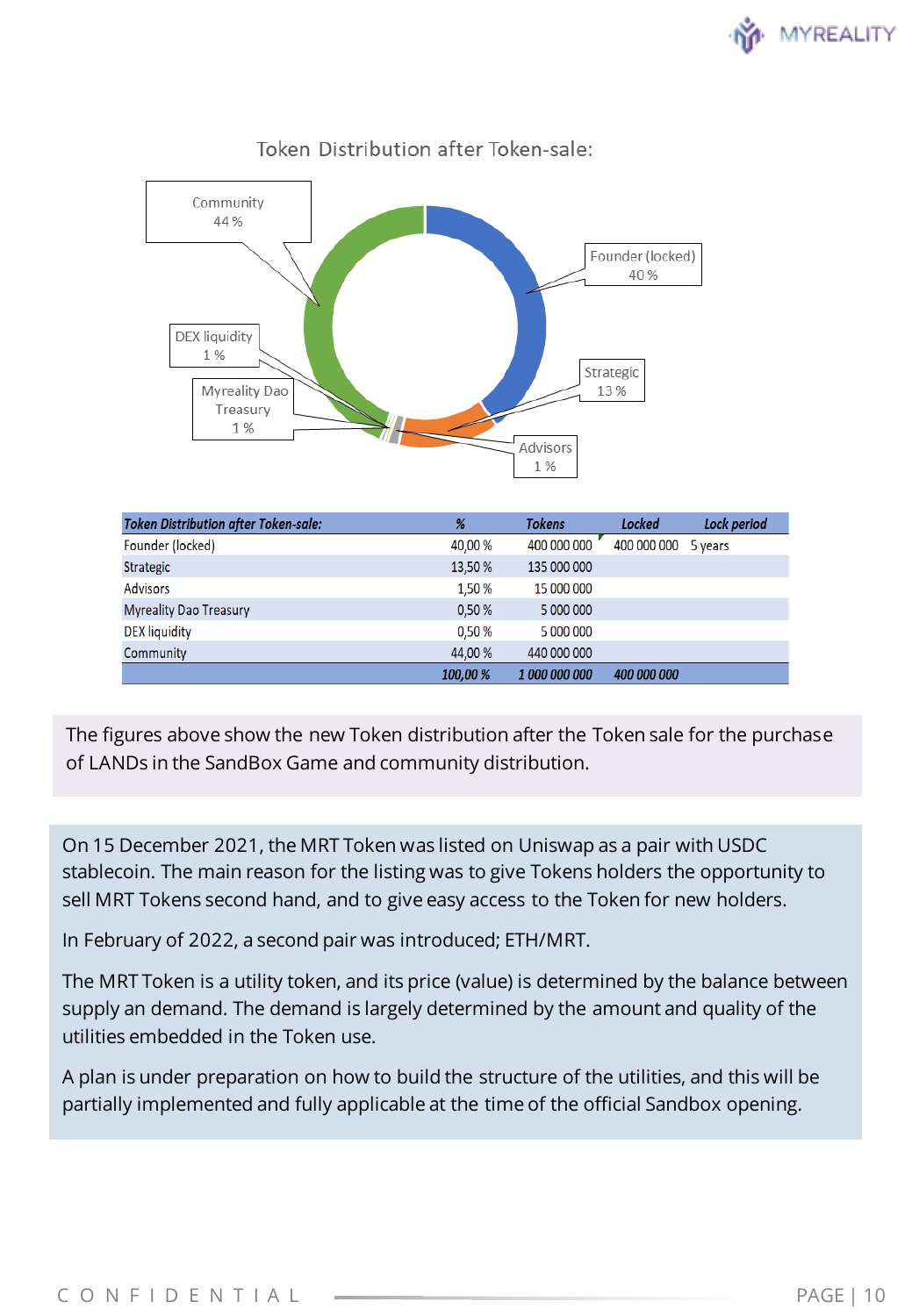

# **THE DAO**

### MRT's Decentralized Autonomous Organization

A Decentralized Autonomous Organization (DAO) is a so-called smart-contract running on the Ethereum blockchain, with rules that the Founder has already set up to automatically execute when certain conditions are met without the need for manual actions or interventions.

The DAO is administered by a Community Manager who is taking care of all issues regarding the administration of the DAO. The DAO is governed by a council elected by the DAOs members.

The MyReality DAO is a partnership, and each Token holder is a member in ths partnership. As a partnership, each member is potentially liable for the obligations of the Partnership.

To avoid exposing the community members to operational risk, the MyReality DAO will not directly participate in business activities. Development of our LANDs, whether landscaping or game development, will be done through strategic partnerships with other entities, preferrably other DAO's. The MyReality DAO will have no employees of its own.

In case it should become necessary for the MyReality DAO to enter into contractual obligations with a third party, and this represents an inherent risk, the DAO should vote to appoint a suitable Trustee to act as a contractual partner on behalf of the DAO.

#### The MyReality DAO aims to be a truly Decentralized Autonomous Organization.

Since our vision and goal is to become a Mogul in virtual Real estate, we will start to be visible and grow in The Sandbox Game metaverse, where other DAOs will be part of the community.

Our representation in the Metaverse is through a DAO. You invest in the DAO by purchasing MRT Tokens from the DAO Treasury or by swapping USDC or ETH for MRT on Uniswap. These Tokens give voting rights for council members, trustees, investments in LANDS and SAND and issues regarding the MyReality community.

An investment in the DAO represents an opportunity for increased Token value, hence the prospects of future gains when selling the Tokens. The MyReality DAO was launched through Aragon, trusted by many industry pioneers.

The DAO already owns 144 very well placed LANDs in the Sandbox, and we will aquire an additional 1,008 LANDs to be populated by games made by Meta Builders through strategic partnerships.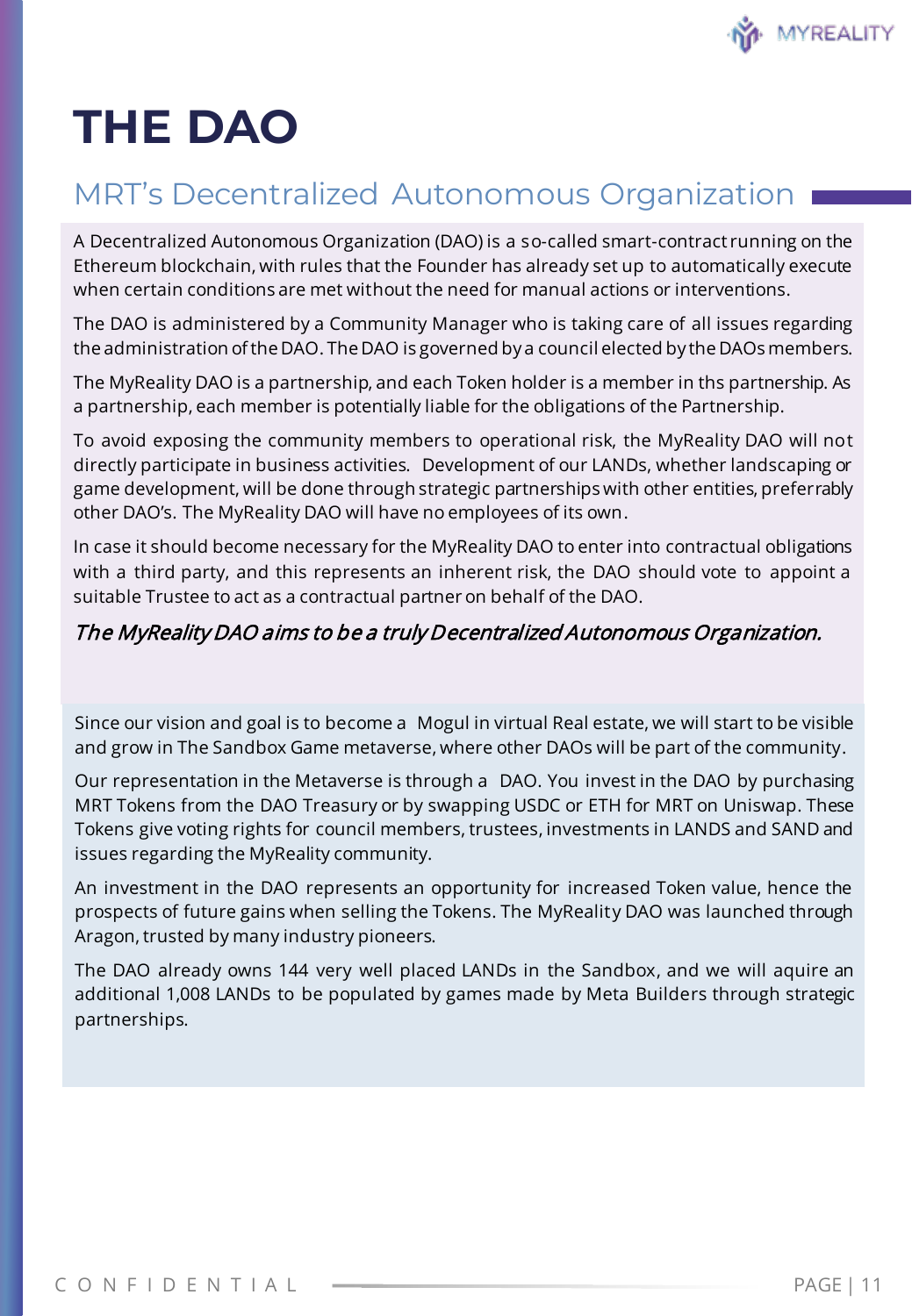

### **The Concept – how do we build value**

- $\bullet$ Game Development on our 1,152 LANDs will give the DAO at least 128 estates to rent out on the market. Those who rent from the DAO must use the DAO to develop games for them. Customers have to pay for a service according to the mandatory service agreement. This will be a percentage of the gaming revenue, NFT-asset sale, transportation fees, etc. These activities will be handled by our strategic partners.
- Together with our strategick partners, we will do marketing for brands in our Games. Advertising  $\bullet$ games with prizes. We will also offer marketing and promotional services and activities to LAND owners we have development contracts with. This is expected to be a major contributing factor to future revenue.
- $\bullet$ Business development - NFT Assets/collectibles. All the games will have designed assets that are collectible. We will help our customers to design sustainable games by partnering with the best NFT developers in the Industry
- $\bullet$ The MRT Token will be adopted as a currency in the MyReality Estates on the SandBox.

### **Ecosystem (Tokenomics)**

\$MRT will be our primary token to be spent on items and assets in the Sandbox Game Lands of MyReality.

Prizes, fees, game development, advertising in \$MRT

Opportunities for staking/farming MRT for rewards in NFTs and Metaverse Tokens (\$META \$SAND, \$MANA etc.

Whitelisting for extraordinary cases

The utilitarian properties of the MRT Token determines the attractiveness and demand for the MRT Token in an open market of willing buyers and sellers. In other words, the anticipation of a future increase in demand may in itself increase the price of the token. The MyReality Team will work continuously to add applicability to the Token and communicate this to the market in a best possible way.

The MRT Token will also have the benefit of a value base consisting of the holdings in the DAO Treasury, namely the market value of LANDS and NFTs. All accumulated values in the DAO belong indescriminately to the Token holders as 1 MRT Token represents 1 ownership interest in the DAO.

The LANDs in the SandBox Game will in effect make the MyReality DAO a 'mini SandBox Game'. This means that the price MRT Token will be influenced by all news and events relating to the SandBox, and the strong market position and professional marketing activities of the SandBox will have a direct spillover impact on the price of the MRT Token.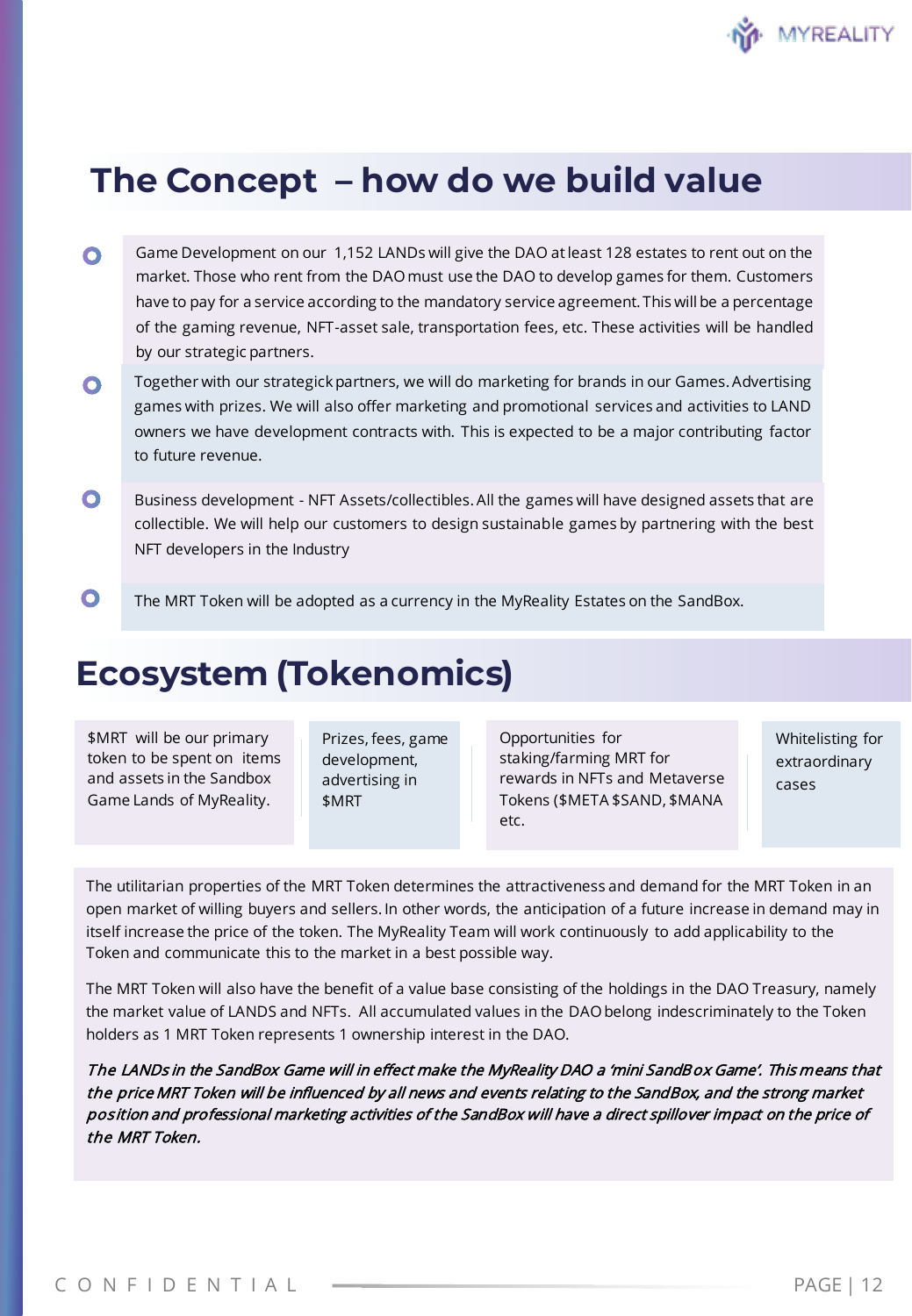

### **Dao Settings And Rules**

- o The DAO Token is MRT
- o The DAO name is MyReality DAO
- o Voting rules:
	- $\geq 50\%$  of token holders must vote.
	- $\geq 50\%$  of the votes have to be Yes for a decision to be executed
- o The Council can create a vote for a decision.
	- $\geq 50\%$  of Council members must vote
	- $\triangleright$  More than 50% of the votes have to be Yes.
- o Token holders can vote for:
	- $\triangleright$  Council members
	- ➢ Minting or burning Tokens, including change in Token Cap
	- ➢ External manager/Trustee
	- $\triangleright$  Sale or purchase of LANDs
	- $\triangleright$  Utilities and financial derivatives of the Token
- o The purpose of MyReality DAO is to own and monetize on LANDS in the Metaverse.

LANDs acquired by MyReality DAO can not be transferred to others unless they are sold.

o The MyReality DAO shall be a fully decentralized organization without dominating members.

### **The Council - Voted**

| Quoc Bao Ngo            | 0x83eF66B64Cd0BAF2940C74AcEb2BDf0Df44A78FF |
|-------------------------|--------------------------------------------|
|                         |                                            |
| Sebastien - The Sandbox | 0x8C2E67Bd3D0f432eF75D9AE6623Cd0DFbCE66050 |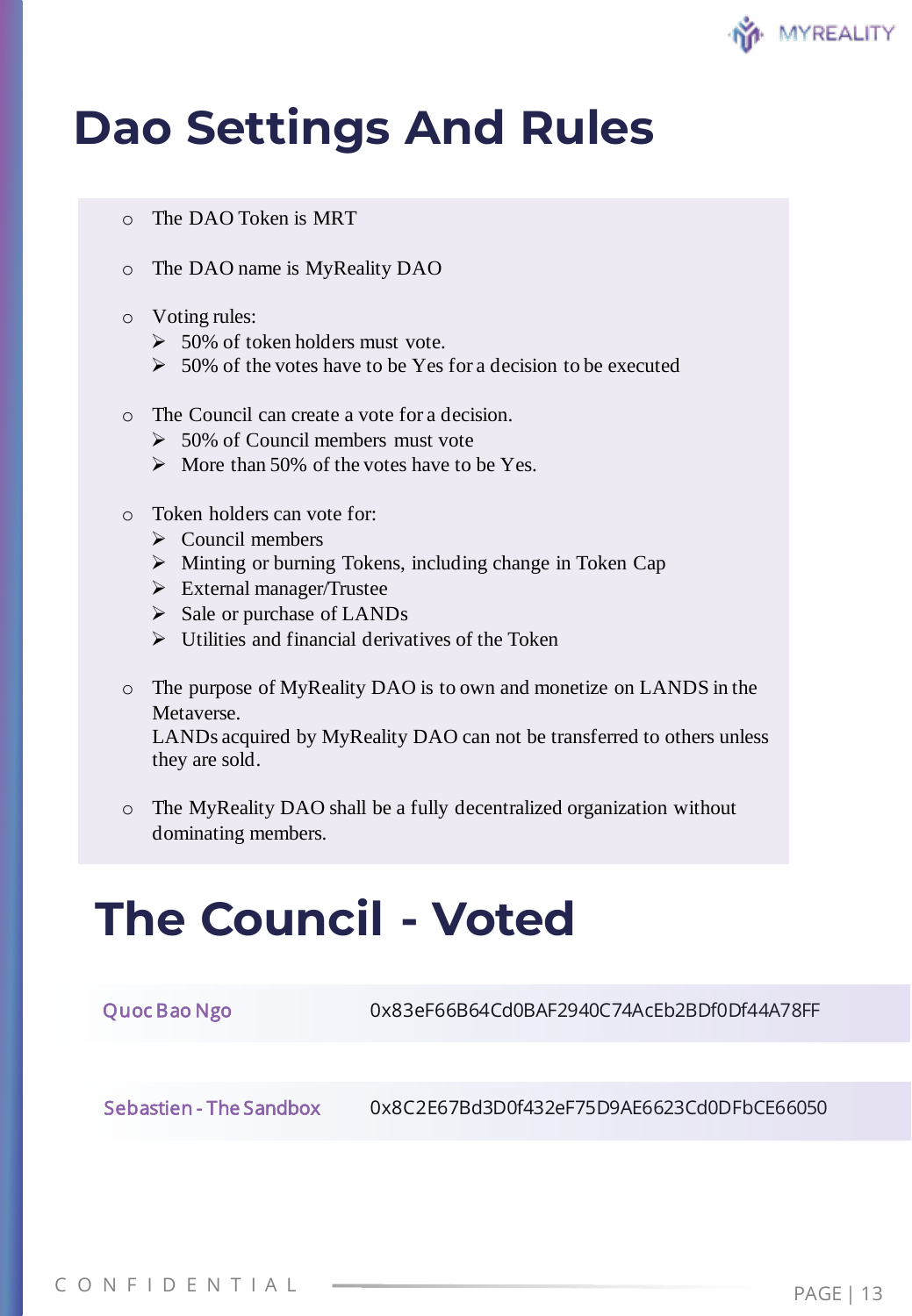

# **THE ULTIMATE, COOLEST TEAM EVER**



#### Quoc Bao Ngo

 Founder of MyReality DAO, 20 years with different programming experiences, will continue as Community Manager



#### Sebastien Borget

COO of The Sandbox Game, Council Member, Advisor



#### Morten Klein

Founder of Klein group AS, MyReality DAO Council Member, advisor